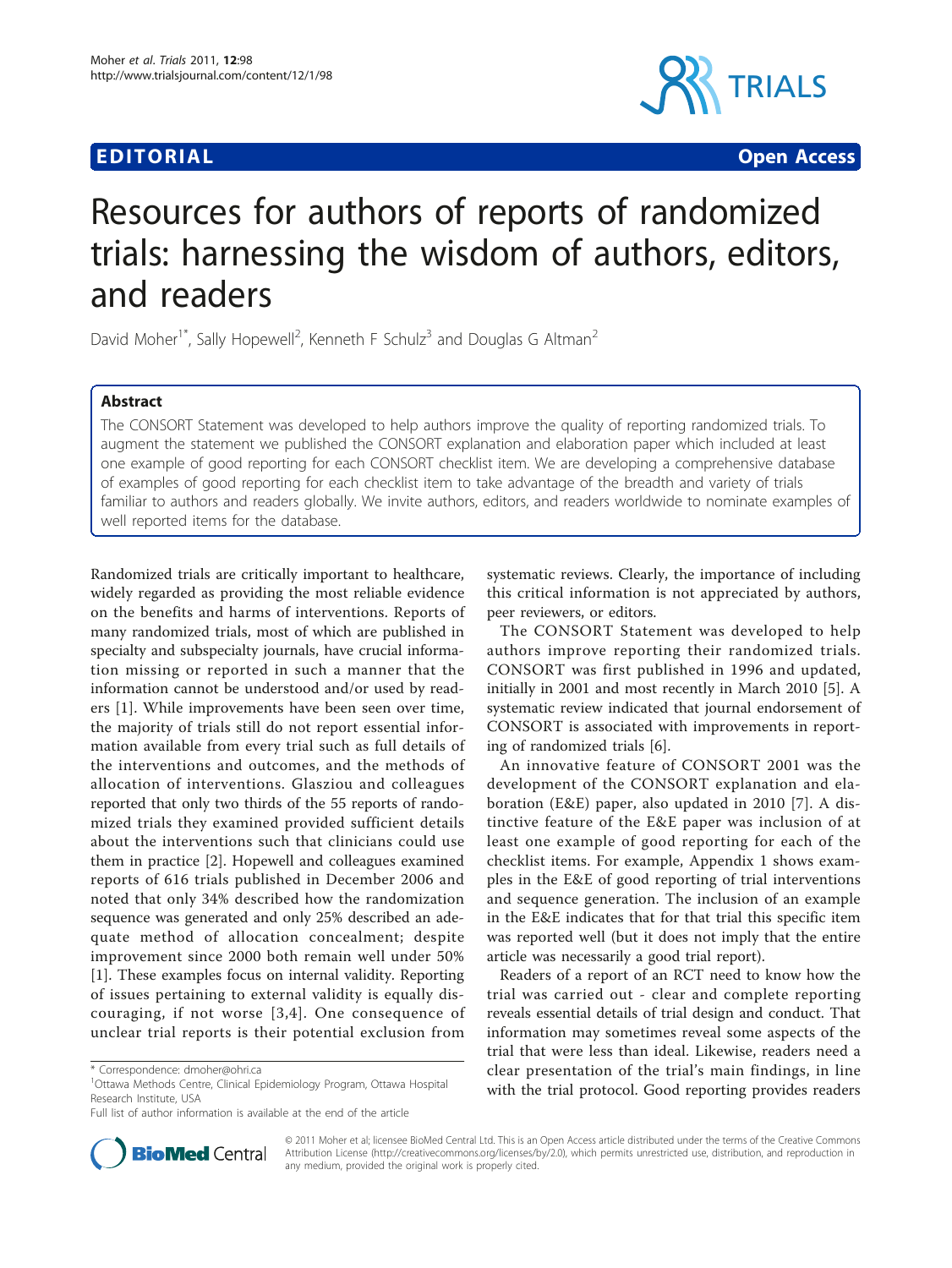<span id="page-1-0"></span>with the information they need to judge whether such weaknesses affect the reliability of the trial findings.

Selecting the examples included in the updated CON-SORT 2010 E&E document was a time consuming process, as our goal was to identify examples of both good reporting and good methodology. Moreover, we could not take full advantage of the breadth and variety of published randomized trials familiar to authors and readers globally. To enhance this resource for authors of randomized trial reports, we intend to develop an extensive, searchable, comprehensive database, accessible on the CONSORT website [http://www.consort-statement.](http://www.consort-statement.org) [org](http://www.consort-statement.org), of examples of good reporting for each CONSORT checklist item (e.g., 6a, Outcomes). In order to achieve this, the CONSORT Group is inviting authors, editors, and readers worldwide to nominate examples from published reports of trials of well reported items to be considered for inclusion in the database. Our initial focus is on good reports of sound conduct, as in the E&E paper.

Examples of good reporting should be submitted via e-mail to the CONSORT Examples Library web page <http://www.consort-statement.org/consort-library> of the CONSORT website. Along with the example submissions, authors will be asked to include their name and e-mail address for correspondence, if we need clarification. The only specific criterion for selecting examples is the consensus view that the example is a good report of the item in question. We do not anticipate corresponding with authors, editors, or readers of items included in the database or those items not selected; this would be time consuming given the very limited resources available to the CONSORT group. We plan to include a list of contributors in the CONSORT database. We hope that this expanded database of examples will further help authors in complying with the CONSORT 2010 Statement as they write up their trial findings for publication. We look forward to hearing from you.

### Appendix 1

Examples of good reporting for two items in the CON-SORT checklist

# CONSORT item 6: "The interventions for each group with sufficient details to allow replication, including how and when they were actually administered"

Example of a good description of an intervention:

"Patients were randomly assigned to receive a custommade neoprene splint to be worn at night or to usual care. The splint was a rigid rest orthosis recommended for use only at night. It covered the base of the thumb and the thenar eminence but not the wrist [picture shown]. Splints were made by 3 trained occupational therapists, who adjusted the splint for each patient so that the first web could be opened and the thumb

placed in opposition with the first long finger. Patients were encouraged to contact the occupational therapist if they felt that the splint needed adjustment, pain increased while wearing the splint, or they had adverse effects (such as skin erosion). Because no treatment can be considered the gold standard in this situation, patients in the control and intervention groups received usual care at the discretion of their physician (general practitioner or rheumatologist). We decided not to use a placebo because, to our knowledge, no placebo for splinting has achieved successful blinding of patients, as recommended" [[8\]](#page-2-0).

# CONSORT item 8a "Method used to generate the random allocation sequence"

Example of a good description of sequence generation for simple randomization:

"Independent pharmacists dispensed either active or placebo inhalers according to a computer generated randomisation list" [\[9](#page-2-0)].

More complex types of randomization exist, such as blocked randomization, although we did not include examples in the CONSORT 2010 E&E paper.

#### Author details

1 Ottawa Methods Centre, Clinical Epidemiology Program, Ottawa Hospital Research Institute, USA. <sup>2</sup> Centre for Statistics in Medicine, University of Oxford, Wolfson College, Oxford, OX2 6UD, UK. <sup>3</sup>Quantitative Sciences, FHI North Carolina, USA.

#### Authors' contributions

DM wrote the initial draft. SH, KFS, and DGA provided feedback. All authors read and approved the final manuscript.

#### Competing interests

The authors declare that they have no competing interests.

Received: 4 February 2011 Accepted: 19 April 2011 Published: 19 April 2011

#### References

- 1. Hopewell S, Dutton S, Yu LM, Chan AW, Altman DG: [The quality of reports](http://www.ncbi.nlm.nih.gov/pubmed/20332510?dopt=Abstract) [of randomised trials in 2000 and 2006: comparative study of articles](http://www.ncbi.nlm.nih.gov/pubmed/20332510?dopt=Abstract) [indexed in PubMed.](http://www.ncbi.nlm.nih.gov/pubmed/20332510?dopt=Abstract) BMJ 2010, 340:c723.
- 2. Glasziou P, Meats E, Heneghan C, Shepperd S: [What is missing from](http://www.ncbi.nlm.nih.gov/pubmed/18583680?dopt=Abstract) [descriptions of treatment in trials and reviews?](http://www.ncbi.nlm.nih.gov/pubmed/18583680?dopt=Abstract) BMJ 2008, 336:1472-4.
- 3. Rothwell PM: [External validity of randomised controlled trials:](http://www.ncbi.nlm.nih.gov/pubmed/15639683?dopt=Abstract) "To whom [do the results of this trial apply"?](http://www.ncbi.nlm.nih.gov/pubmed/15639683?dopt=Abstract) Lancet 2005, 365:82-93.
- 4. Ethgen M, Boutron I, Steg PG, Roy C, Ravaud P: [Quality of reporting](http://www.ncbi.nlm.nih.gov/pubmed/19358717?dopt=Abstract) [internal and external validity data from randomized controlled trials](http://www.ncbi.nlm.nih.gov/pubmed/19358717?dopt=Abstract) [evaluating stents for percutaneous coronary intervention.](http://www.ncbi.nlm.nih.gov/pubmed/19358717?dopt=Abstract) BMC Medical Research Methodology 2009, 9:24.
- Schulz KF, Altman DG, Moher D, the CONSORT Group: [CONSORT 2010](http://www.ncbi.nlm.nih.gov/pubmed/20332511?dopt=Abstract) [Statement: updated guidelines for reporting parallel-group randomised](http://www.ncbi.nlm.nih.gov/pubmed/20332511?dopt=Abstract) [trials.](http://www.ncbi.nlm.nih.gov/pubmed/20332511?dopt=Abstract) BMJ 2010, 340:c869.
- 6. Plint AC, Moher D, Morrison A, Schulz KF, Altman DG, Hill C, Gaboury I: [Does the CONSORT checklist improve the quality of reports of](http://www.ncbi.nlm.nih.gov/pubmed/16948622?dopt=Abstract) [randomized controlled trials? A systematic review.](http://www.ncbi.nlm.nih.gov/pubmed/16948622?dopt=Abstract) Med J Aust 2006, 185:263-267.
- 7. Moher D, Hopewell S, Scheulz KF, Montori V, Gøtzsche PC, Devereux PJ, Elbourne D, Egger M, Altman DG: [CONSORT 2010 Explanation and](http://www.ncbi.nlm.nih.gov/pubmed/20332511?dopt=Abstract) [Elaboration: updated guidelines for reporting parallel group randomised](http://www.ncbi.nlm.nih.gov/pubmed/20332511?dopt=Abstract) [trials.](http://www.ncbi.nlm.nih.gov/pubmed/20332511?dopt=Abstract) BMJ 2010, 340:c869.